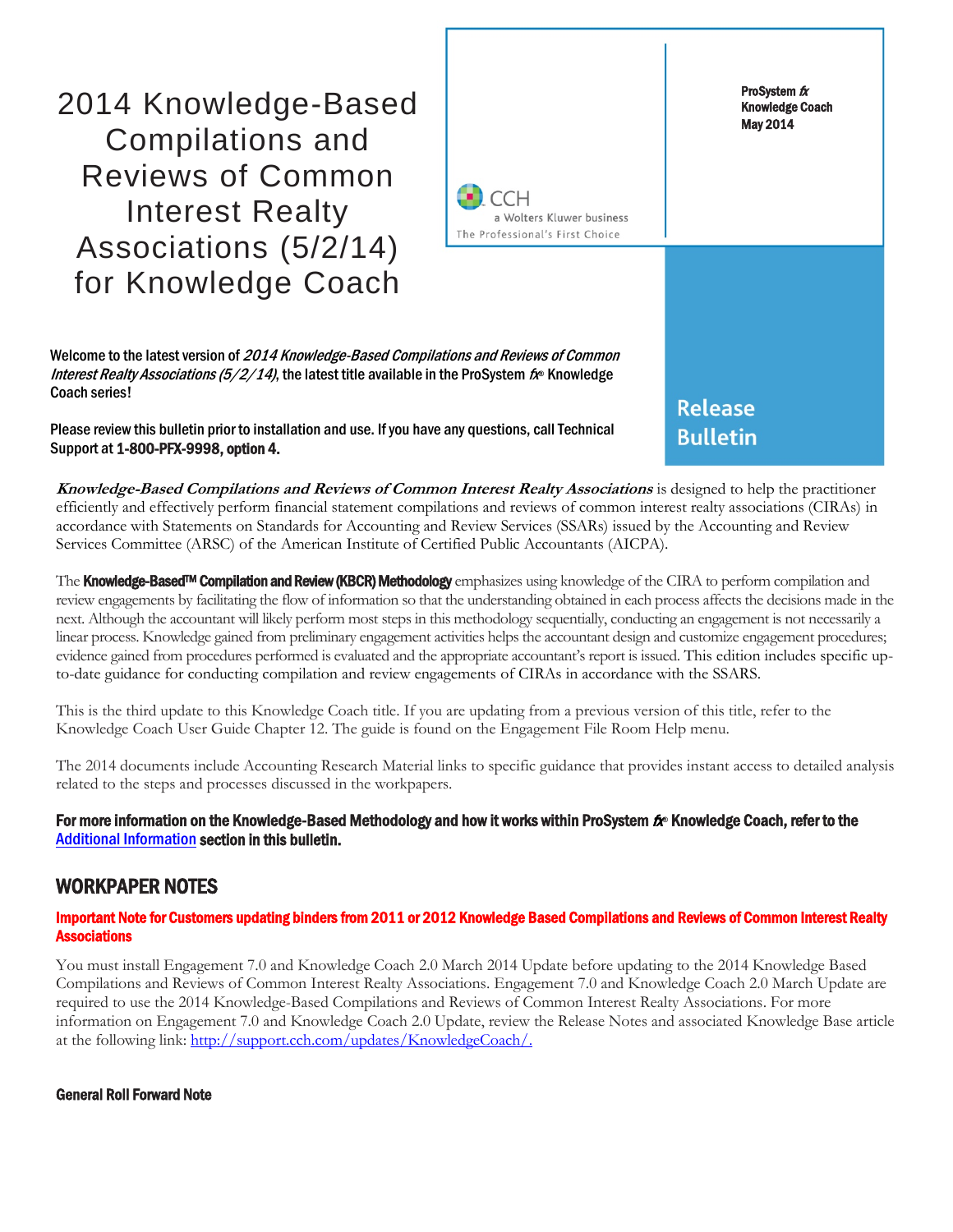You must be the current editor of all Knowledge Coach workpapers to update to the latest content during roll forward, and you must be the current editor upon opening the updated workpaper for the first time to ensure you see the updated workpaper.

The **2014 Knowledge-Based Compilations and Reviews of Common Interest Realty Associations tools** have been updated to take into account the latest literature, standards, and guidance applicable to compilation and review engagements. The 2014 tools include links to detailed analysis related to the steps and processes discussed in the workpapers. Also included is a revised financial statement disclosures checklist that provides a centralized resource of the required and recommended GAAP disclosures and key presentation items currently in effect, using the style referencing under the FASB Accounting Standards Codification.™

The **2014 Edition of Knowledge-Based Compilations and Reviews of Common Interest Realty Associations** is current through Statement on Standards for Accounting and Review Services No. 20 (SSARS-20), *Revised Applicability of Statements on Standards for Accounting and Review Services*, AR Section 9080, *Compilation of Financial Statements-Accounting and Review Services Interpretations of Section 80, and* AR Section 9090, *Review of Financial Statements-Accounting and Review Services Interpretations of Section 90.*

#### Specific Program Enhancements

For more information on specific program enhancements, review the *2014 CIRA Title Overview for Knowledge Coach Users* guide available in the binder through the KCO-001 workpaper or at the following link: http://support.cch.com/productsupport/productsupport.aspx?path=%2FTopics%2Fproduct\_support%2Fpfx\_office%2Fknowled ge\_coach#Guides

#### **In addition, forms and practice aids throughout have been updated, where applicable, to take into account:**

- Statement on Standards for Accounting and Review Services No. 20 (SSARS-20), *Revised Applicability of Statements on Standards for Accounting and Review Services*;
- AR Section 9080, *Compilation of Financial Statements-Accounting and Review Services Interpretations of Section 80*;
- AR Section 9090, *Review of Financial Statements-Accounting and Review Services Interpretations of Section 90*; and
- AICPA Statement on Quality Control Standards No. 8 (SQCS-8), *A Firm's System of Quality Control (Redrafted)*.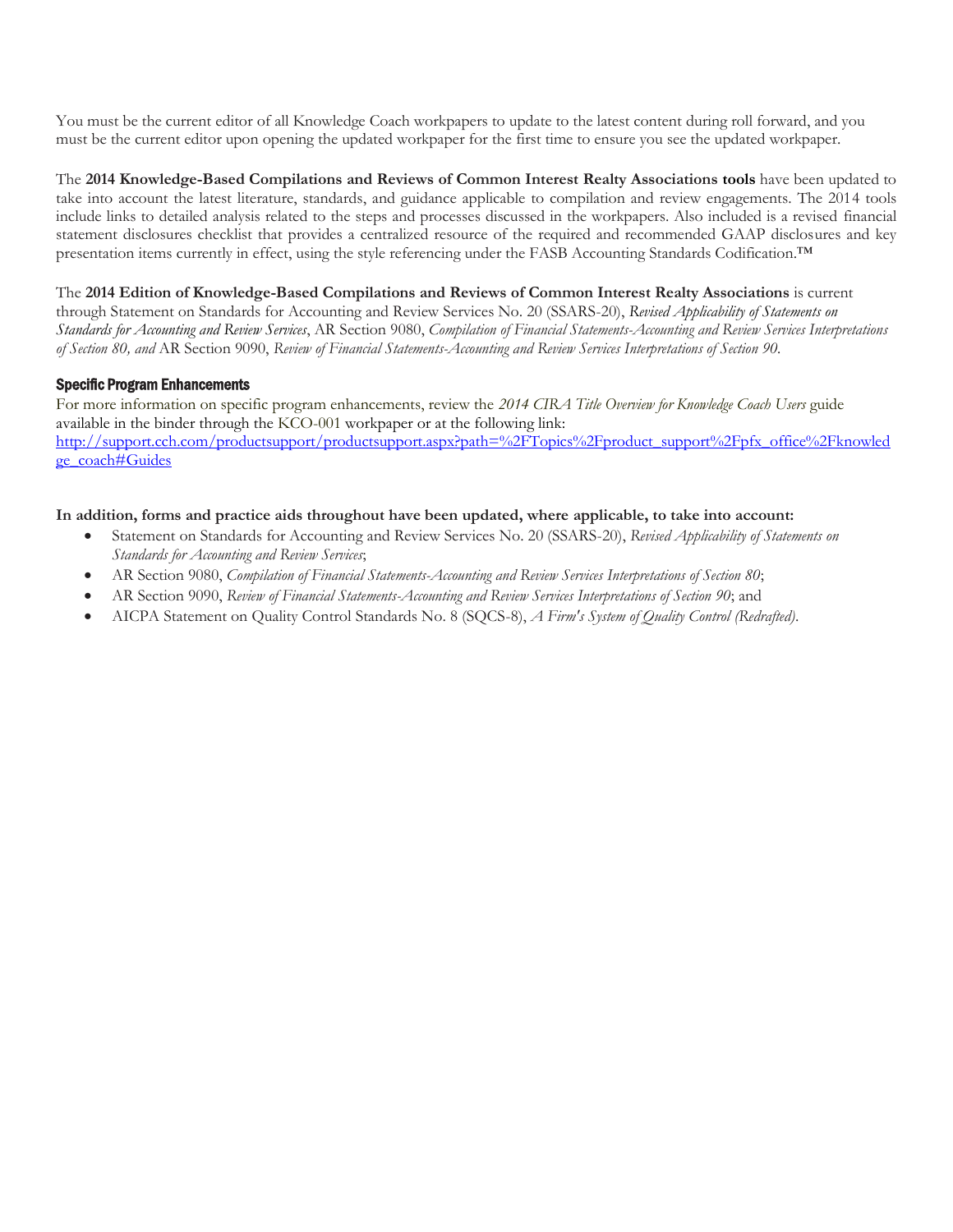# <span id="page-2-0"></span>Additional Information on Knowledge Coach and the KBA Methodology

The key components of the **Knowledge-Based<sup>TM</sup> Compilation and Review Methodology** include:

- An **Overview** that guides practitioners through the respective methodology;
- Customizable **Compilation** and **Review Programs** that take practitioners through related steps and procedures designed for use in compilation and review engagements;
- **Practice Aids** to help practitioners complete steps or processes outlined in other related documents;
- **Reports** that provide a variety of sample accountant's reports;
- **Correspondence** documents that provide sample engagement letters and management representation letters to be used in many common situations; and
- **Knowledge-Based Compilation and Review** documents, integral to the overall engagement process, that contain steps and procedures required by SSARSs.

The compilation and review-related practice aids and tools in the **2014 Edition of Knowledge-Based Compilations and Reviews of Common Interest Realty Associations** are designed around the AICPA's SSARS standards to assist accountants by:

- Facilitating compliance with the SSARS;
- Encouraging more effective engagements through tailored engagement programs and comprehensive practice aids; and
- Enhancing engagement documentation.

## ProSystem  $f_x \otimes$  Knowledge Coach

**ProSystem the Knowledge Coach** functionality allows accountants to use the Knowledge-Based methodology more efficiently by eliminating the need for duplicate entry of the same information, tailoring documentation to each particular engagement, and documenting procedures performed. CMP-100 Tailoring Question Workpaper or REV-100 Tailoring Question Workpaper are documents in Knowledge Coach that presents engagement-level questions designed to aid in tailoring the engagement documentation to fit each client. Completing the questions helps the accountant avoid duplication and unnecessary workpapers.

Before you begin your engagement, please review the guidance in CMP-101 Overall Compilation Program or REV-101 Overall Review **Program**. These workpapers are intended to be your road map through the Knowledge-Based methodology. You should start your engagement with CMP-100 Tailoring Question Workpaper or REV-100 Tailoring Question Workpaper and CMP-101 Overall Compilation Program or REV-101 Overall Review .

The Risk Assessment features have been disabled for the 2012 Knowledge-Based Compilations and Review Title for Knowledge Coach. Refer to KBC-101 Compilation: Significant Matters and KBR-102 Review: Significant Matters to accumulate and review significant issues and findings. CMP-801 Compilation Program: Significant Risks and Uncertainties and REV-802 Review Program: **Significant Risks and Uncertainties** provides a guide for implementing the guidance related to the disclosure of certain significant risks and uncertainties.

Information Flow helps cut down on the time spent duplicating information across forms. In addition, the flow of consistent information ensures that information and updates to information are not missed between workpapers. Drill-down functionality helps the user navigate quickly to the source of the information, aiding in the review of the engagement file.

**Diagnostics** help you keep track of unresolved issues like unanswered questions, incomplete risks, program steps not linked to risks or relevant assertions, missing workpaper, and more.

Links to Accounting Research Manager (ARM)-If you subscribe to an ARM library that includes compilation and review content, you can link directly to source material from Resources within Knowledge Coach documents. These links have been updated to reference to the accounting standards under the FASB Accounting Standards Codifications. Also, if you subscribe to the *Knowledge-Based Compilation and Review Guide* on ARM, you can take advantage of the links to the guide material from within the Knowledge Coach documents.

Interpretive Guidance is integrated into each Knowledge Coach tool through the Tips view of each new task pane. Informational features include Practice Points, Examples, Optional Workpapers, and Resources to help accountants work more effectively and efficiently. We have also added the ability to navigate from Resources within a document or the tip pane directly to CCH's Accounting Research Manager by simply clicking on the Reference.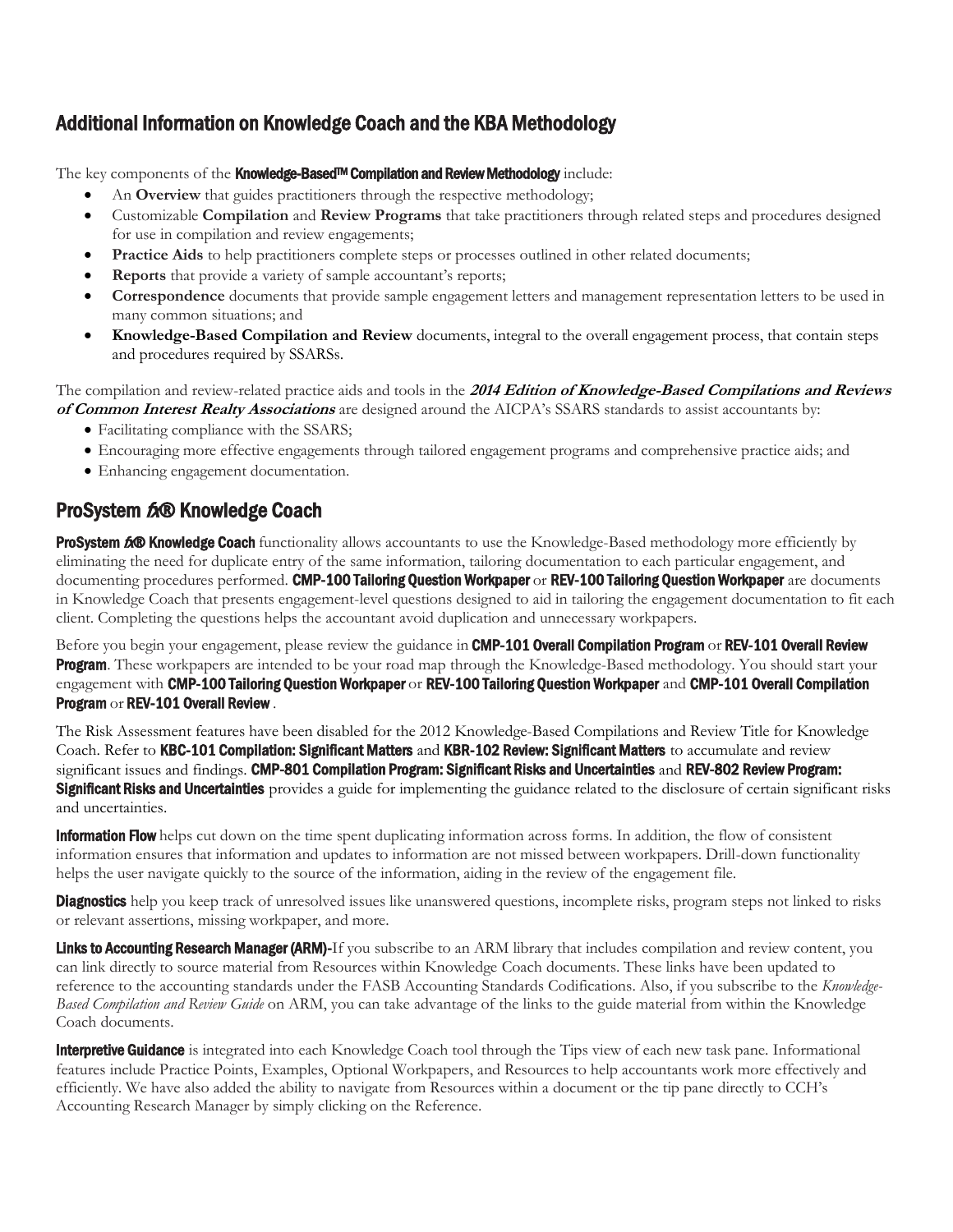#### Important Notes

- Make sure to save changes to workpapers before closing the workpaper or the binder to ensure data is correctly updated.
- If your Current Editor Knowledge Coach MS Word workpapers become read-only or crash, please do the following: Keep the binder with the affected workpapers open, highlight the workpaper in the binder window and go to Tools  $\geq$ 
	- Save Knowledge Coach Answers.
	- Review<http://support.cch.com/answerdoc.aspx?id=sw33722> for more information.
- Knowledge Coach cannot be used within the Shared File Room (SFR) feature of Engagement. However, Knowledge Coach workpapers can be shared across team members through check in, check out, workpaper assignment, syncing to the central file room and through peer-to-peer sync in the same way other Engagement workpapers are shared.

#### System Requirements

- This title MUST be used with ProSystem *fx* Engagement version 6.11 and higher. If you are upgrading from ProSystem *fx*  Engagement 6.0, 6.1, 6.1.2, 6.5, 6.8, or 6.11 please contact Technical Support at 1-800-PFX-9998, option 4 for detailed instructions.
- A minimum of 4GB of RAM is required for optimal performance when opening and navigating through ProSystem *fx*  Knowledge Coach documents.

#### Download Instructions

Download the *2014 Knowledge-Based Compilations and Reviews of Common Interest Realty Associations* from the **ProSystem fx Knowledge Coach Updates** section of the ProSystem *fx* Engagement Support Web site at the following URL: [http://support.cch.com/updates/KnowledgeCoach,](http://support.cch.com/updates/KnowledgeCoach) then select the **Knowledge Coach Series** and **Download file** link next to the **2014 Knowledge-Based Compilations and Reviews of Common Interest Realty Association.** On some occasions the content package file (.KCP) has downloaded with the extension changed to .ZIP. If this occurs, please change the extension of the downloaded file to KCP using all capital letters.

**Important**: ProSystem *fx* Engagement version 7.0 or higher must be installed on the computer in order to install this Knowledge Coach title. Additional requirements include Microsoft Office 2007, Microsoft Office 2003 Primary Interop Assemblies (PIA) and Visual Studios 2005 Tools for Office Second Edition Runtime (VSTOR).

The following 2014 Knowledge-Based Compilations and Reviews of Common Interest Realty Associations (4/30/14).KCP download is a proprietary file that must be installed from within Engagement. Save this KCP file to a location on your local drive, extract it, and follow the Installation Instructions included in the Release Bulletin.

#### Installation Instructions

Once you have downloaded your Knowledge Coach title, you will need to add it to the list of titles within ProSystem *fx*  Engagement. The only additional system requirement is approximately 75MB of disk space to store your Knowledge Coach program content files. Please refer to the ProSystem *fx* Engagement with Knowledge Coach Release Notes for any other system requirements.

After downloading the *2014 Knowledge-Based Compilations and Reviews of Common Interest Realty Associations* titles, do the following: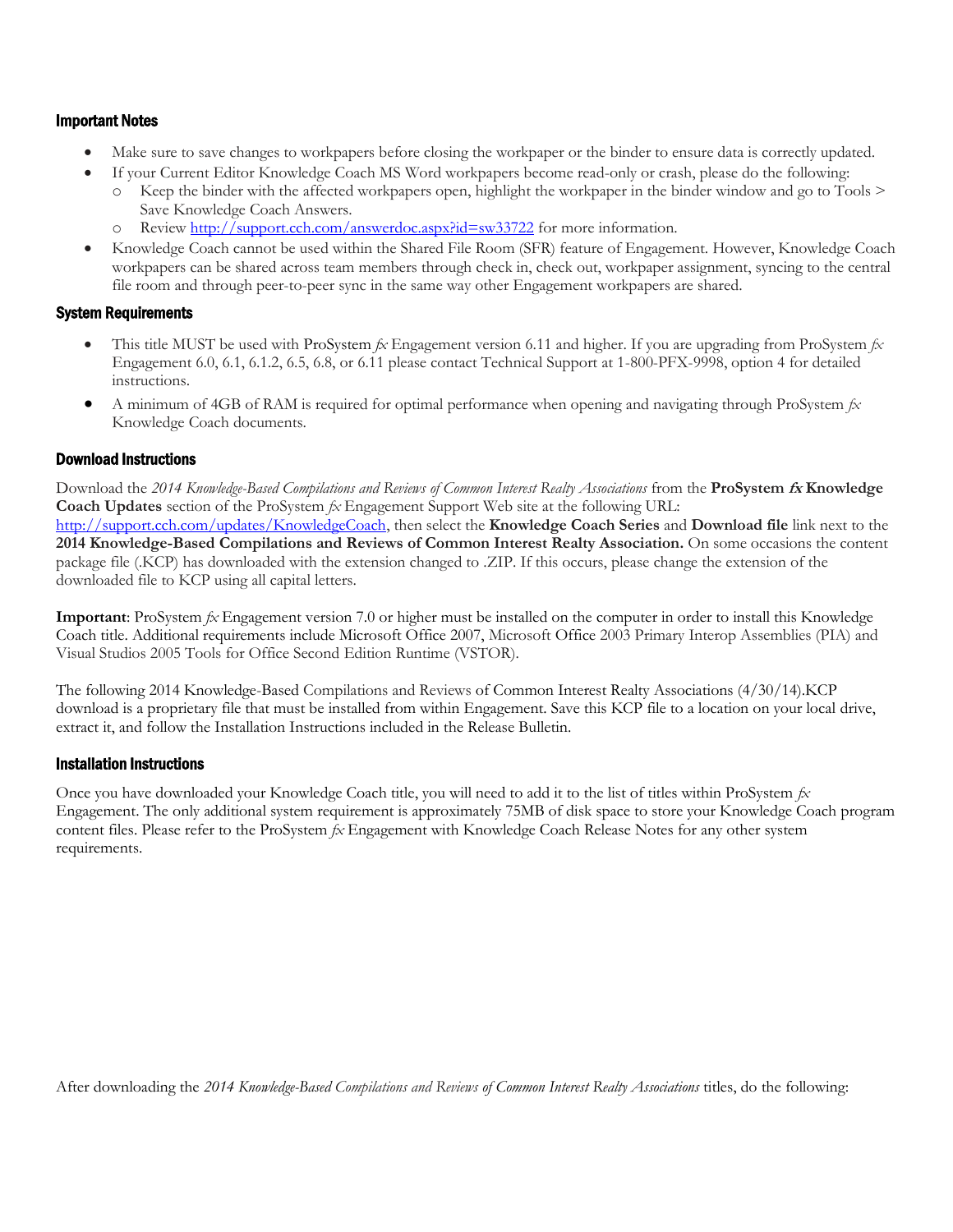1. Launch the ProSystem *fx* Engagement Workpaper Management application so that the Local File Room is displayed. Select **Tools > Knowledge Coach Titles**.

The Knowledge Coach Titles window will be displayed.

- 2. Choose **Add Title**.
- 3. Browse to the title package file (\*.KCP) that you previously downloaded and extracted from the ProSystem *fx*  Knowledge Coach Support Web site.
- 4. Choose **Open**.

The system will display a progress indicator while the title package is added. You will receive a message that the title has been successfully installed once the process is complete.

Once the title is added, you must release it, so that other staff members in your firm can use it. You may also wish to "unrelease" previous versions of the title.

To unrelease a title:

- 1. Select a version of the KBA CIRA title.
- 2. Choose **Unrelease Title**. The date will be removed from the *Date released* column and staff that do not have the staff group property right to insert unreleased titles will not be able to insert the unreleased titles into a binder.

**Note**: You can determine this access in the **ProSystem fx Engagement Admin** module by selecting a staff group and choosing **File > Properties > Content** "Insert Knowledge Coach workpapers from unreleased titles" option.

To release a title:

- 1. Select one of the Knowledge Coach titles in the list that has been added but is not yet released.
- 2. Choose **Release Title**. The current date and time will be displayed in the *Date released* column, and the status will change to "Released."

**Note:** You must add and assign a Knowledge Coach module as well as the Knowledge Tools title license in the ProSystem *fx* Engagement Administrator before using the workpapers.

**Important:** Once the *2014 Knowledge-Based Compilations and Reviews of Common Interest Realty Associations* titles have been added and released, they will be automatically deployed to other staff members when they login to the "Office" location, or when they synchronize a binder that contains Knowledge Coach workpapers from this title.

#### Online Permission Key

Permission key files may be downloaded from our Web site a[t http://tax.cchgroup.com](http://tax.cchgroup.com/) or when adding or updating the new licenses within ProSystem *fx* Engagement with Knowledge Coach version 7.0 and higher. After updating the license file in the ProSystem *fx* Engagement Admin module, licenses need to be assigned to the staff who will use 2014 *Knowledge-Based Compilations and Reviews of Common Interest Realty Associations*.

If you have not already established a Single Sign-on (SSO) account with Customer Service, we urge you to do so at this time.

Permission keys are no longer generally distributed via floppy diskette. You can choose to continue receiving the diskette by going to [http://tax.cchgroup.com/pfxsupport,](http://tax.cchgroup.com/pfxsupport) clicking the Firm Administration link, and making the appropriate selection (SSO access is required), or by contacting Customer Service at 1-800-PFX-9998, option 4.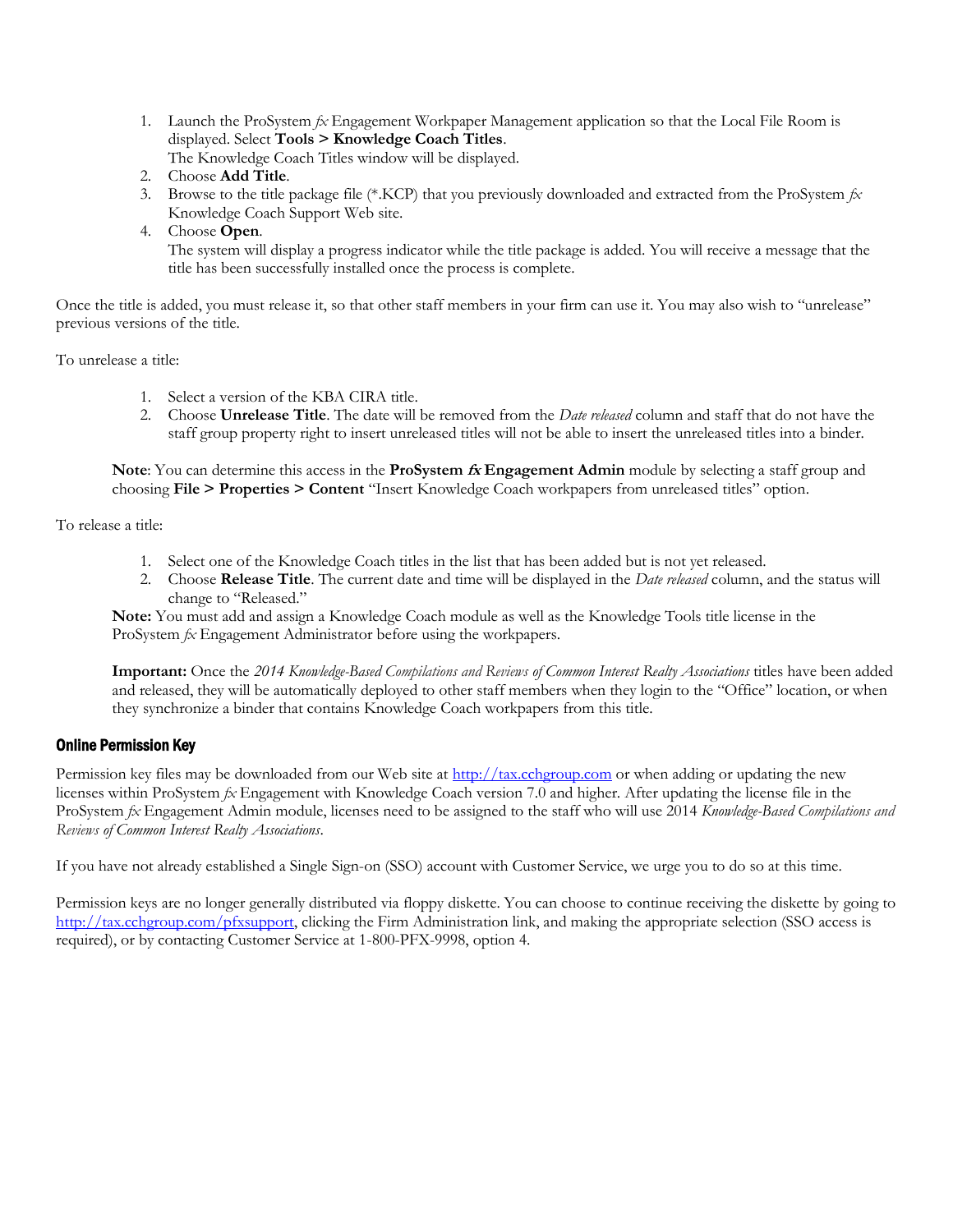#### Accounting Research Manager

CCH's Accounting Research Manager is the most comprehensive, up-to-date and objective online database of financial reporting literature. It includes all authoritative and proposed accounting, auditing, and SEC literature, plus independent, expert-written interpretive guidance.

Our Weekly Summary email newsletter highlights the key developments of the week, giving you assurance that you have the most current information. It provides links to new FASB, AICPA, SEC, EITF, and IASB authoritative and proposal-stage literature, plus guidance from financial reporting experts.

Our team of content experts updates the system on a daily basis, so you can stay as current as possible. What's more, our experts attend critical, standard-setting meetings and summarize the results for you, which means you'll learn of newly released literature and deliberations of current financial reporting projects as soon as they occur! Plus, you'll benefit from their easy-to-understand technical translations. Our expert's interpretations clearly lay out what the rules mean from your perspective.

Also available is the Knowledge-Based Compilations and Reviews of Common Interest Realty Associations, a guide that helps you comply with the most recent professional standards and guidance for the conduct of compilations and reviews of common interest realty assocations and to integrate the use of practice aids, tools, and other resources with its guidance. This publication supplements and complements the Knowledge-Based documents that are available in Knowledge Coach.

With Accounting Research Manager, you maximize the efficiency of your research time, while enhancing your results. Learn more about our content, our experts, and how you can request your free trial by visiting http://www.accountingresearchmanager.com. You can also access the Accounting Research Manager Web site by selecting the item in ProSystem *fx* Engagement from the Guidance tab on the Shortcuts bar in the Binder window.

#### Links to Accounting Research Manager (ARM)

As indicated above, subscribers to an Accounting Research Manager library that includes source content can link directly to source material from references within Knowledge Coach workpapers. These links have been updated to reference the new Codification released by the FASB and available on ARM. The Codification on ARM is fully integrated with U.S. and international accounting standards, other non-authoritative materials and industry leading interpretive guidance.

#### Using Your Knowledge Coach Content

Go To use your Knowledge Coach Workpaper Templates, open a binder in ProSystem *fx* Engagement, select the workpaper tab into which you would like to insert the workpaper, and select **New Knowledge Coach Workpaper** from the toolbar or File menu. The New Knowledge Coach Workpaper dialog appears (*Figure 1*).

Select the New Knowledge Coach Title with the content you would like to use. You can only select titles you have installed. The information displayed changes to reflect the workpaper organization available for the selected title. Select the Knowledge Coach Workpaper Templates to insert into your binder and click **OK**. The **Selected Workpaper Properties** dialog appears. Each workpaper name is automatically loaded into the Name field. Add a workpaper index in the Index field and make any Name modifications you desire. You can also modify the tab location or the roll forward settings for each workpaper. Then click **OK**. The integrated Knowledge Coach workpaper is now inserted into your engagement binder. For more information on how to use Knowledge Coach workpapers in your binder, see the Knowledge Coach User Guide.



**Figure 1 – New Knowledge Coach Workpaper**